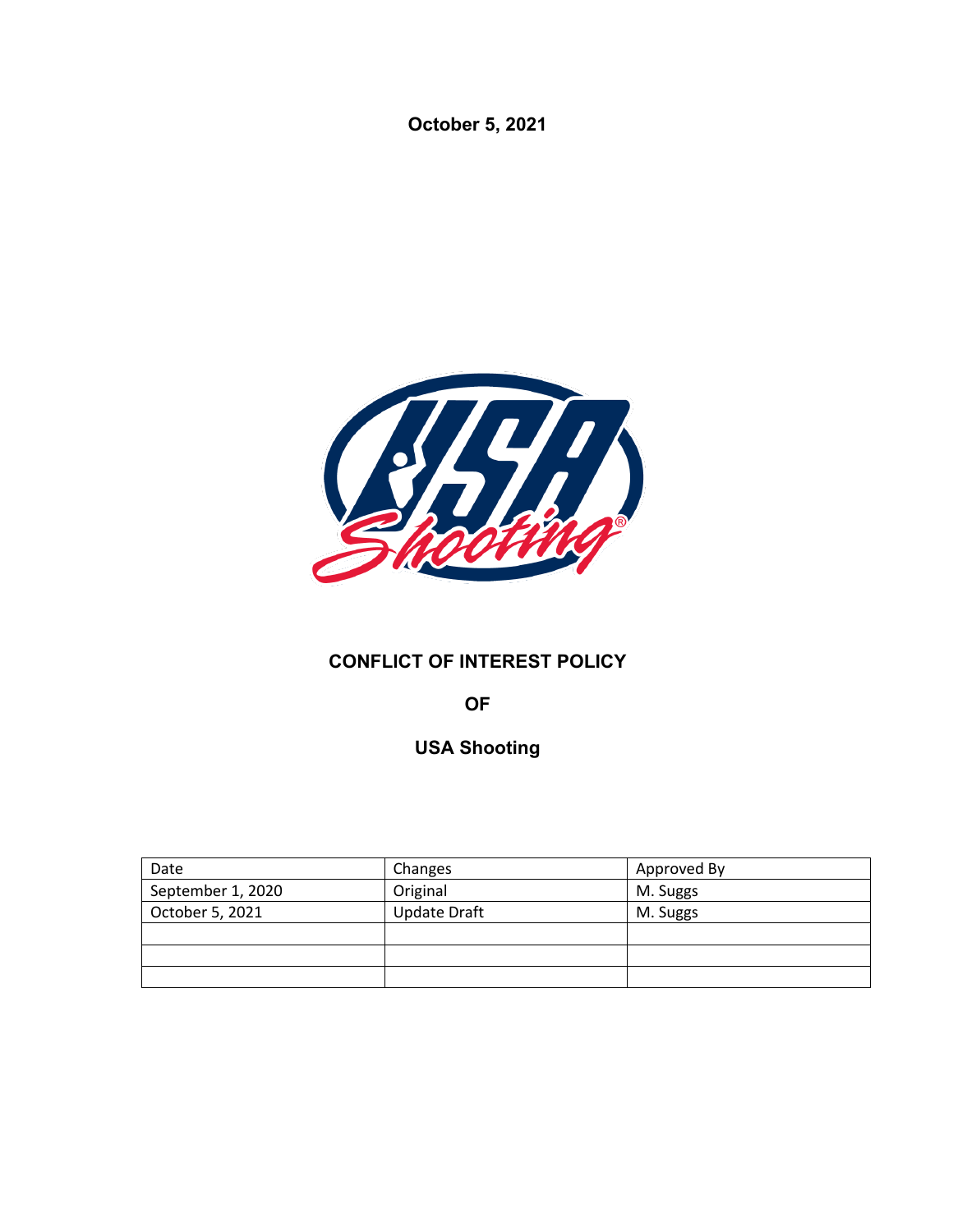## **1. Purpose**

**USA Shooting (USAS)** is committed to sustaining an ethical organization free of conflicts of interest and perceived conflicts of interest. Each Affiliated Individual (as defined below) has the responsibility to administer the affairs of **USAS** honestly and prudently, and to exercise their best care, skill, and judgment for the sole benefit of **USAS**. Those persons will exercise the utmost good faith in all transactions involved in their duties, and they will not use their positions with **USAS** or knowledge gained therefrom for their personal benefit. The interests of the organization must be the first priority in all decisions and actions. **USAS** requires that any of its Affiliated Individuals recognize, attempt to avoid activities or investments that involve, might appear to involve, or could result in a potential conflict of interest.

This policy does not attempt to provide an exhaustive list of every possible circumstance that might give rise to a conflict of interest, but provides examples of situations or "**transactions"** where potential conflicts of interest often arise. A **"transaction"** is any contract, transaction, agreement or relationship involving the sale or purchase of goods, services, or rights of any kind, the providing or receipt of a grant or loan, or the establishment of any other financial relationship with **USAS.**

# **2. Applicability of Policy**

This Conflict of Interest Policy is applicable to all **USAS** Affiliated Individuals. **"Affiliated Individuals"** include, but are not limited to, members of **USAS**'s Board of Directors (the Board of **USAS**), officers, committee members, task force members, hearing panel members, and employees.

## **3. Definitions**

**"Conflict of Interest"** or **"Conflict"** exists when an Affiliated Individual's activities or interests interfere with, influence, or have the potential to interfere with or influence his or her responsibilities on behalf of the **USAS** or undermine the interests of the **USAS**. A **"conflict of interest"** also exists in the context of athlete or team selection when an Affiliated Individual participates in a selection decision that involves or impacts an athlete with whom the Affiliated Individual has a direct or indirect relationship, or when an Affiliated Individual participates in a benefits or services allocation decision that directly impacts the Affiliated Individual.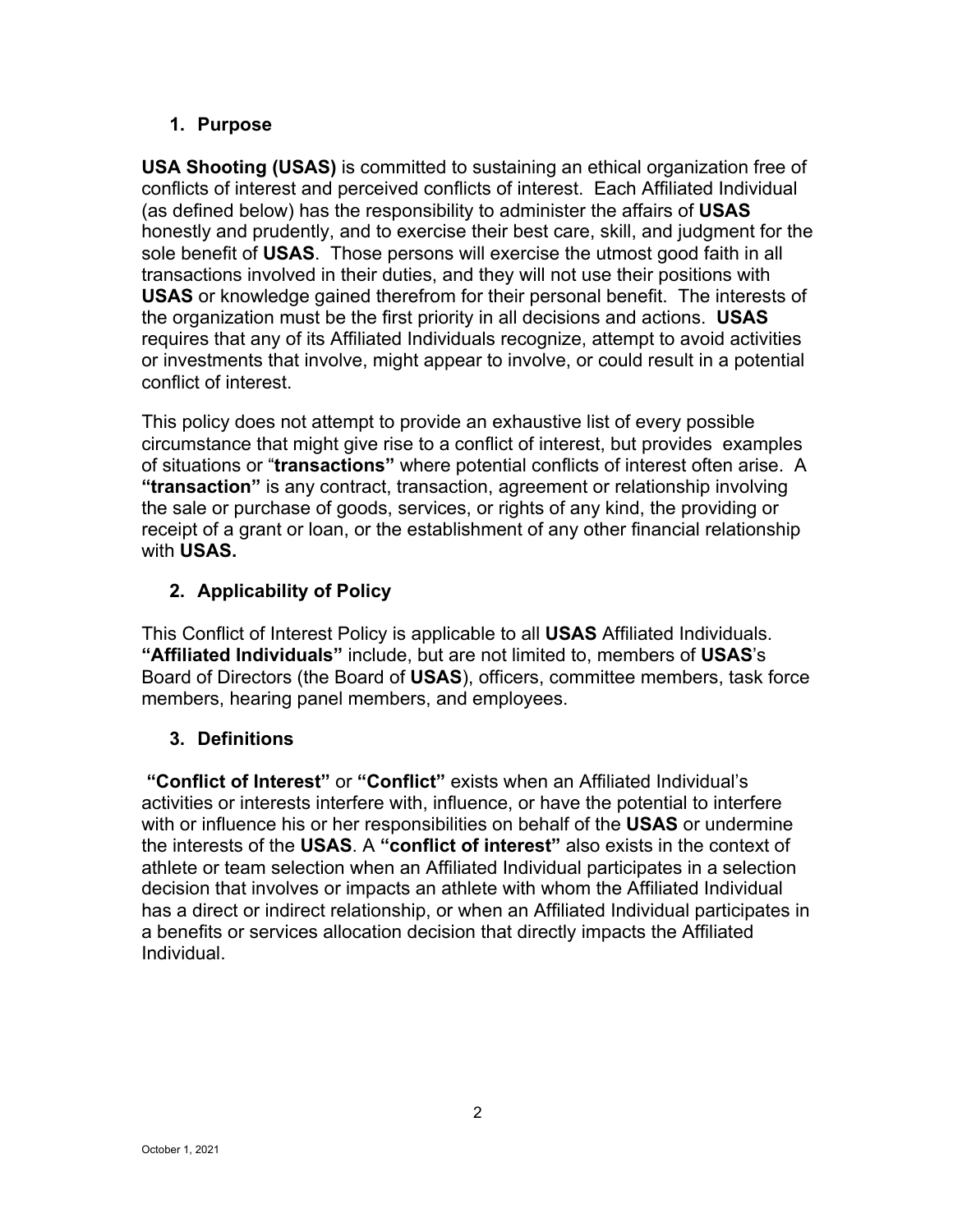#### **4. Areas in Which Conflicts May Arise**

Conflicts of interest often arise due to the relationships Affiliated Individuals have with the following third parties:

- a) Persons or entities supplying goods and services to **USAS**;
- b) Persons or entities leasing property or equipment to **USAS**;
- c) Persons or entities with whom **USAS** is dealing or planning to deal in connection with the gift, purchase or sale of real estate, securities or other property;
- d) Competing or affinity organizations;
- e) Donors and others supporting **USAS**;

f) Agencies, organizations, and associations which affect the operations of **USAS**; or

g) Family members, friends, and other employees. A **"Family Member"** is defined as a spouse, domestic partner, parent, parent of spouse/domestic partner, child, stepchild, child of a domestic partner, sibling, or the sibling of a spouse/domestic partner of an Affiliated Individual.

Potential conflicts of interest often arise when Affiliated Individuals have an interest, directly or indirectly, with any persons or entities mentioned above. Examples of potential conflicts of interest are listed below. The list below is not intended to be an all-inclusive list of every instance that may create a potential conflict of interest, but, rather, is simply a sample of the types of relationships and activities that may give rise to a conflict of interest. If an Affiliated Individual or other disclosing individual has any question as to whether a relationship or activity may create a conflict of interest, a disclosure must be made.

Examples of potential conflicts of interest that should be disclosed are listed below:

i. Affiliated Individual or their Family Member owns stock or holds debt or other proprietary interests in any third party dealing or who may potentially deal with **USAS**.

> **EXAMPLE:** A **USAS** board member owns a 70% interest in a company seeking to enter into a contract with **USAS** to provide consulting services.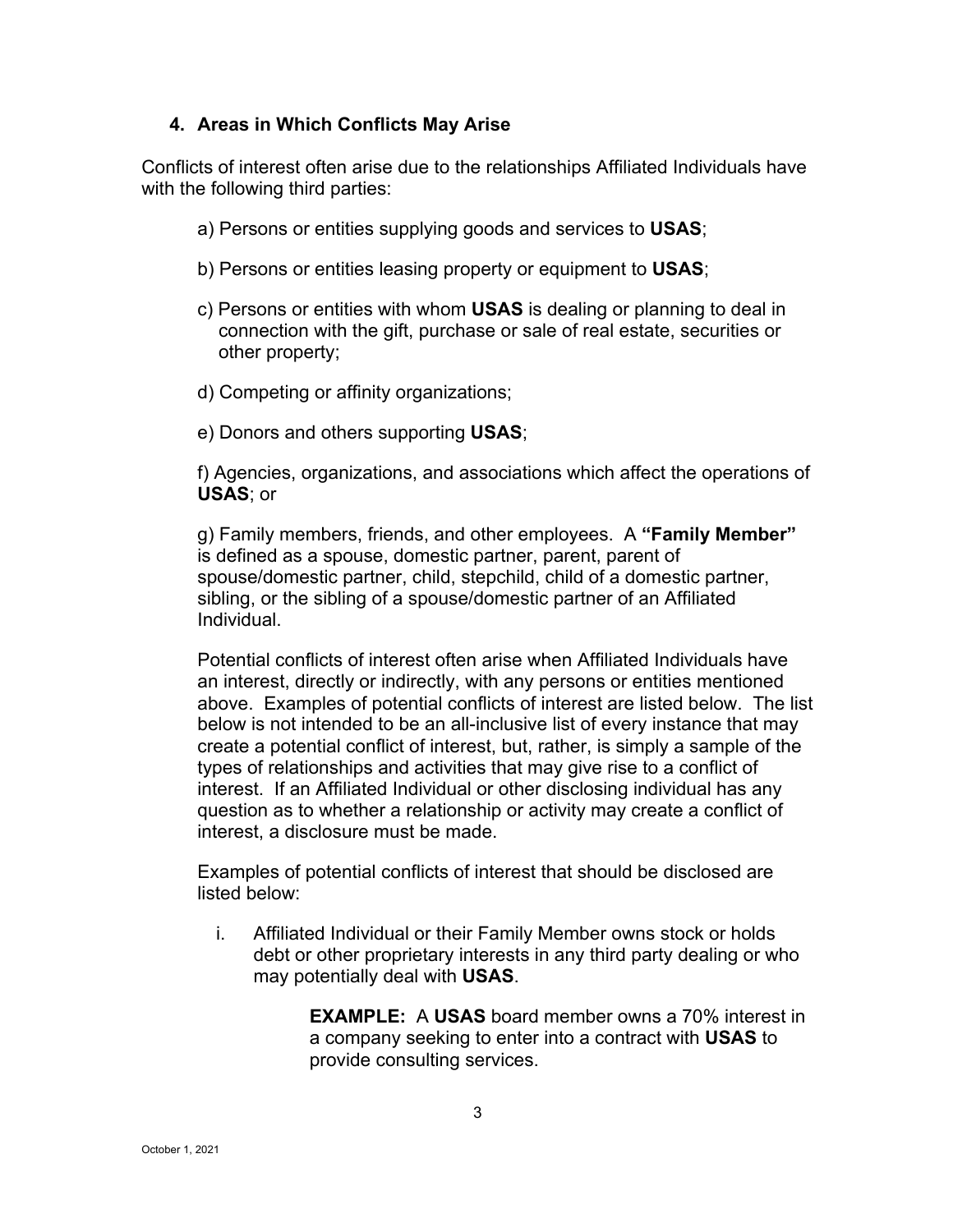ii. Affiliated Individual or a Family Member owns a business, maintains a second job, or provides goods or services under a provider, contractor, or consulting agreement, where by the outside business provides goods or services to **USAS**, the USOPC, or any other NGB.

> **EXAMPLE**: **USAS** is contemplating entering into an agreement with a HR consulting company owned by an **USAS** employee's husband.

iii. Affiliated Individual or a Family Member holds a position of executive, officer or director, participates in the management of, or is otherwise is employed (or formerly employed) by any third party dealing with **USAS**.

> **EXAMPLE:** A **USAS** board member is the CEO of a technology company negotiating a contract with **USAS** to provide IT services.

iv. Affiliated Individual uses **USAS**'s time, personnel, equipment, supplies, or goodwill for anything other than **USAS**-approved activities, programs, and purposes.

> **EXAMPLE:** A **USAS** employee uses a **USAS** vehicle for a personal road trip.

v. Affiliated Individual solicits gifts or gratuities using their **USAS** role or accepts personal gifts, loans, gratuities, or discounts from third parties in violation of **[NGB's]** Gift & Entertainment Policy. No personal gift of money should ever be accepted.

> **EXAMPLE:** A **USAS** employee using her position at **USAS** to obtain box seats to a sporting event from a vendor for personal use.

**EXAMPLE:** Accepting tickets to an NFL game worth \$250 from a business seeking to obtain a contract to provide landscaping services for **USAS** headquarters.

**EXAMPLE:** A **USAS** board member gets paid a commission if **USAS** enters into a particular contract with a third party.

vi. Affiliated Individual or a Family Member acts as an agent, representative, or consultant to a business whose interests may conflict with the interests of **USAS**.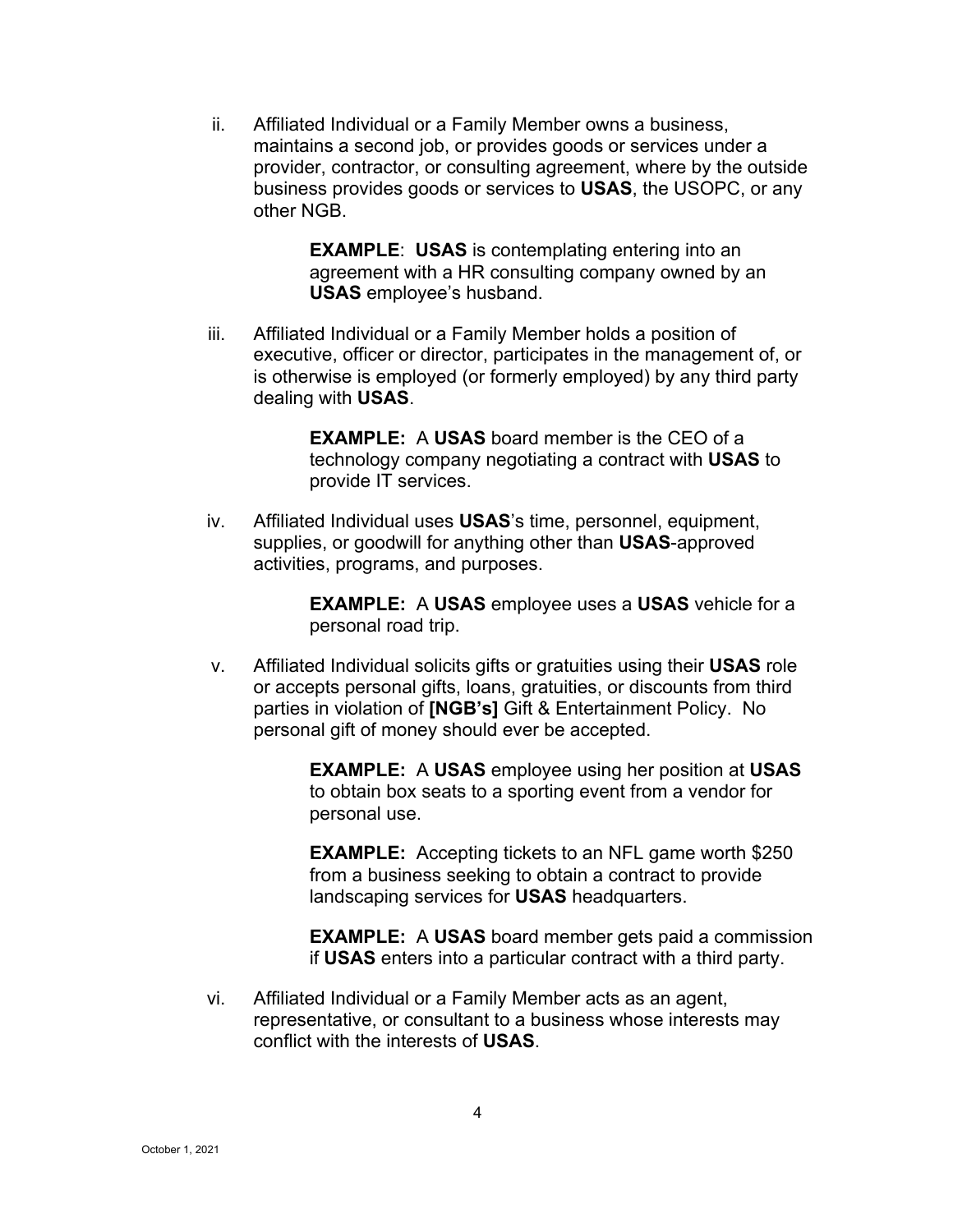**EXAMPLE:** A **USAS** board member agrees to promote another NGB in negotiations with potential sponsors or licensees.

vii. Affiliated Individual or a Family Member has a business relationship with a sponsor, supplier, licensee, or vendor of **USAS** (for a current list of **USAS** sponsors, suppliers, and licensees, go to **http://usashooting.org**).

> **EXAMPLE:** A **USAS** employee's spouse provides legal services to a **USAS** sponsor.

viii. Affiliated Individual awards **USAS** business to, or provides favorable treatment to, a business owned or controlled by a family member, or personal friend.

> **EXAMPLE: USAS** is contemplating entering into a contract for landscaping services with a company because the landscaping company is owned by an employee's brother.

ix. Affiliated Individual drafts selection procedures or participates and/or votes within a discretionary selection committee of **USAS** when they have a relationship with an athlete who is potentially impacted by the selection procedures (e.g., as coach, official, parent, etc.) or when Affiliated Individual might benefit directly or indirectly from the selection method.

> **EXAMPLE: USAS** employee participating in a decision to select an athlete on **a USAS** team for World Championships or major international competition when the **USAS** employee is athlete's current coach or family member.

**EXAMPLE:** The athlete representative assisting with drafting, voting on, and/or signing the procedures is also competing for a spot on the team for which the procedures are written.

x. Affiliated Individual engages in activities or maintains interests, that interfere with or influence, or have the potential to interfere with or influence, the satisfactory performance of their responsibilities on behalf of **USAS** or undermine the interests of **USAS**.

> **EXAMPLE:** A **USAS** board member has a significant client who owns or operates a facility being considered as the host of a **USAS** event.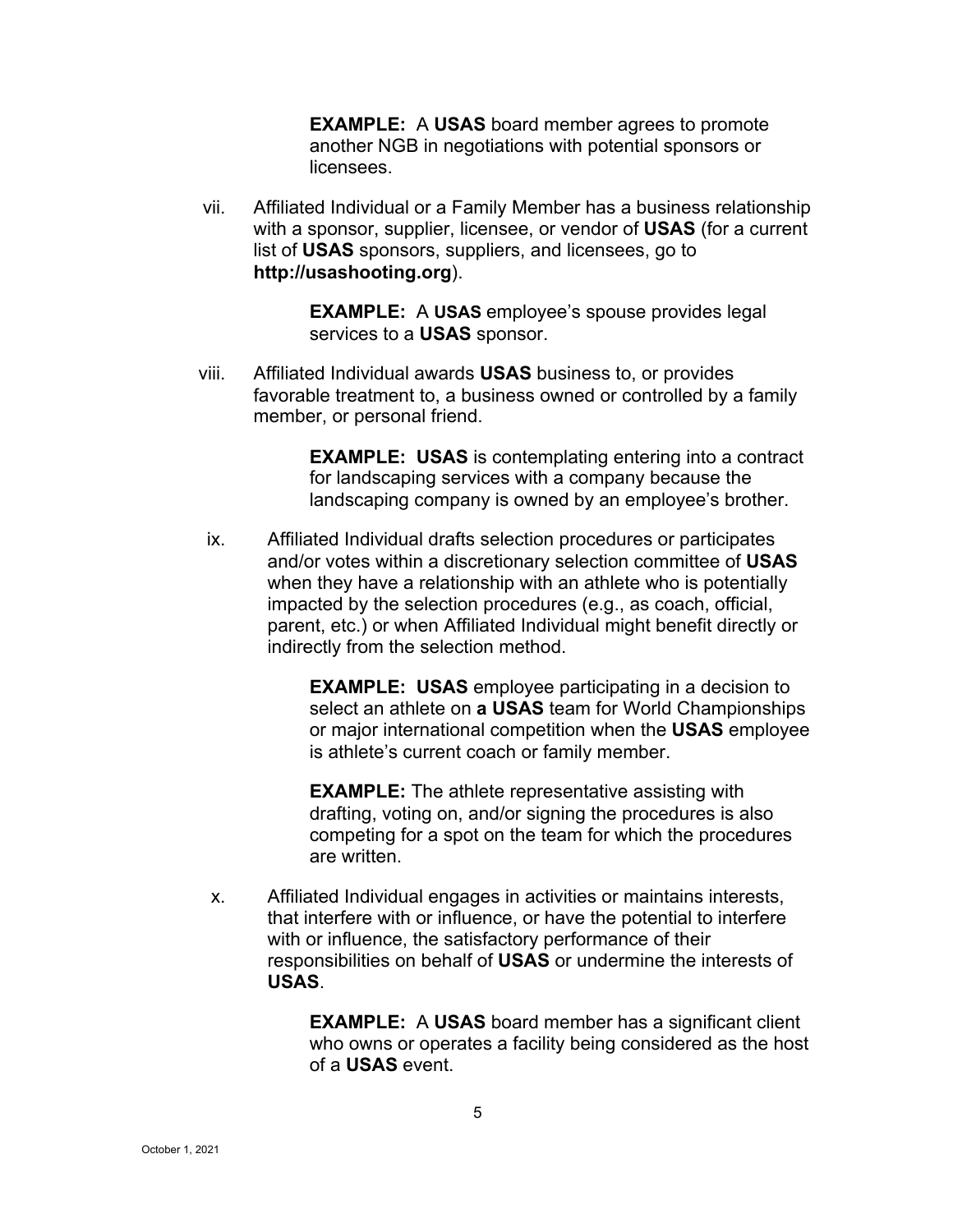**EXAMPLE:** An Affiliated Individual serves on a hearing panel or appeal panel involving discipline against a member of the Affiliated Individual's club / team / family.

**EXAMPLE:** An athlete is the potential recipient of benefits or services that are being allocated by **USAS** and participates in the allocation decision.

**EXAMPLE:** A Board Member has a familial, coaching, or other relationship with a potential recipient of benefits being allocated by **USAS** and participates in that decision.

xi. USAS Officer is an officer of another NGB.

### **5. Interpretation of This Policy**

The areas of conflicting interest and relations in those areas which may give rise to a conflict, as listed in Section 4, are not exhaustive. Affiliated Individuals should disclose all relationships and activities which may give rise to a potential conflict of interest, whether or not listed expressly in Section 4.

However, disclosure of a conflict or potential conflict of interest does not necessarily prohibit involvement in the disclosed activity or with the **USAS**. For example, the conflict might not be material enough to be of practical importance, or if it is material, it might be possible for the **USAS** and Affiliated Individual to implement appropriate mitigating measures upon full disclosure of all relevant facts and circumstances. However, it is **USAS's** policy that the existence of any of the interests described or similar in nature to those described in Section 4 will be disclosed before any transaction is consummated or any vote taken on an action, contract, relationship, or decision that would give rise to the potential conflict of interest. It is the continuing responsibility of each Affiliated Individual to scrutinize his/her transactions and outside business interests and relationships for potential conflicts and to immediately make such disclosures.

## **6. Disclosure Policy and Procedure**

In addition to the mandatory self-disclosures required from each Affiliated Individual under Sections 9 and 10 of this policy, any individual with a good faith belief that another Affiliated Individual has a conflict of interest may notify the **USAS** Ethics Committee of such perceived conflict pursuant to the procedures set forth below. Such notice may be provided anonymously. Furthermore, should any Affiliated Individual become aware of any undisclosed conflict of interest, or any conflict of interest not fully disclosed, such person should make full disclosure of their knowledge of the potential conflict of interest involved to **USAS's** Ethics Committee.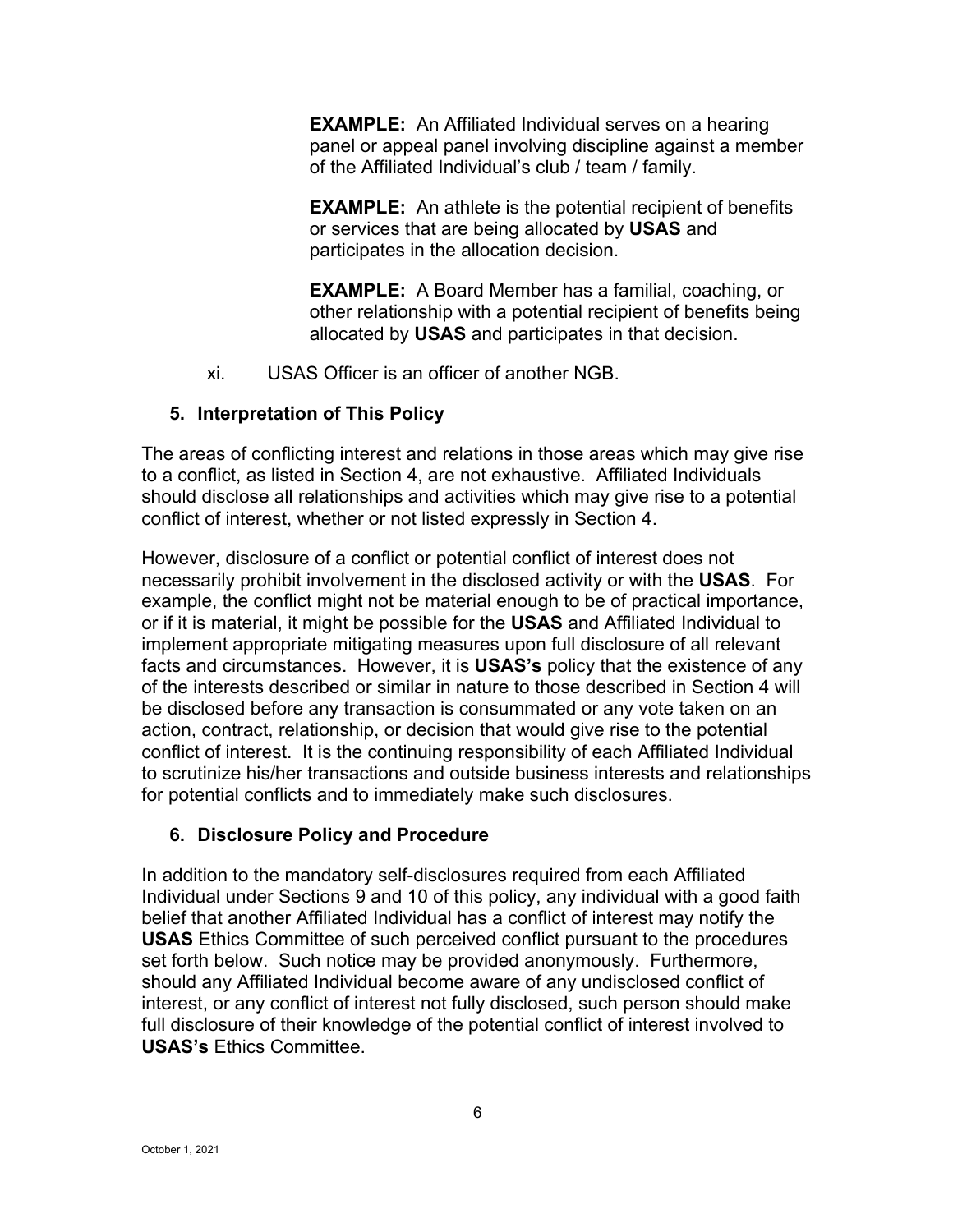Affiliated members are encouraged to disclose conflicts whenever they may arise or whenever the member becomes aware of them, in addition to annual disclosures. Specifically, Board members, committee members and members of tribunals or panels must disclose any conflicts when they arise or whenever they become aware of them.

After disclosure of the conflict or potential conflict of interest and all material facts, and after any discussion with the interested person and any other relevant party, the Ethics Committee will decide if a conflict of interest exists pursuant to the procedures set forth in Section 7 below, as applicable, and if there are mitigating measures that could be implemented to permit **USAS** to move forward with the transaction or activity.

### **7. Procedures for Addressing Potential Conflicts of Interest**

#### a) **With Respect to USAS Transactions or Business**

In the event a potential conflict of interest exists with respect to a proposed transaction or arrangement, then promptly and before any decision is made regarding the proposed transaction or arrangement, the potential conflict of interest will be addressed as follows:

- i. The interested person may make a presentation to the Ethics Committee, which may be convened telephonically, regarding the transaction or arrangement involving the potential conflict of interest.
- ii. The Ethics Committee will determine whether an actual or apparent conflict of interest exists. For transactions, the Ethics Committee may consider whether a competitive bid or competitive evaluation exists.
- iii. If the Ethics Committee determines that an actual or apparent conflict of interest exists, it will determine whether there are mitigating measures that can be implemented to alleviate the conflict and/or what steps the interested individual and/or USAS must take or not take in order to avoid the conflict. The Ethics Committee may determine in some cases that the NGB cannot engage in the transaction or arrangement at all due to the conflict or potential conflict of interest.
- iv. Alternatively, the interested person may voluntarily recuse themselves from any and all discussion and approval (if applicable) of the conflict of interest and state that recusal verbally or in writing to the **USAS** compliance officer, board chair, or committee chair as applicable.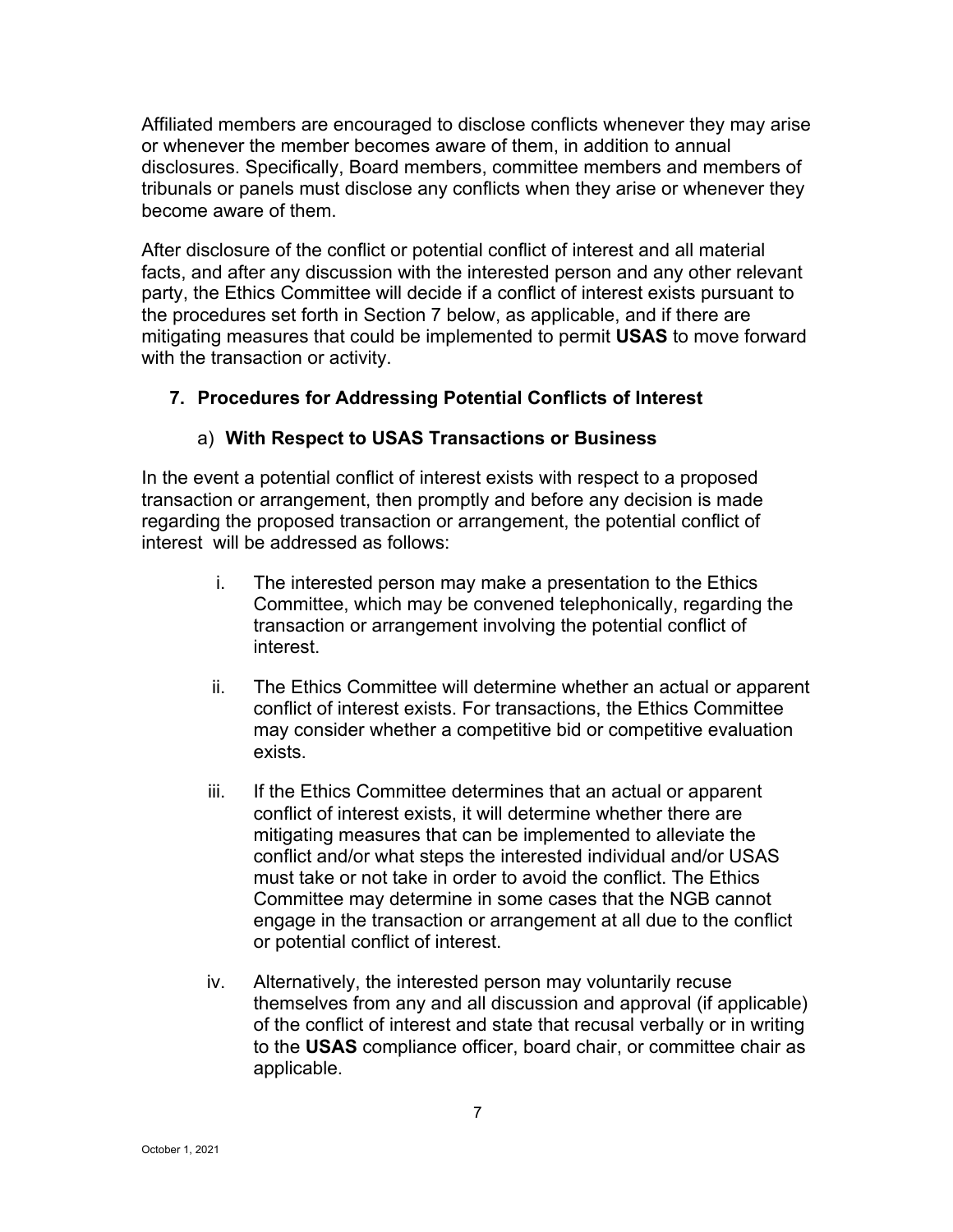v. Under no circumstances will a person with an actual or potential conflict attempt to unduly influence other employees, committee members, or board members regarding transactions or business before them.

#### b) **With Respect to Drafting Selection Procedures and Athlete/Team Discretionary Selection**

The following specific disclosure requirements and procedures apply in the context of drafting selection procedures and athlete/team discretionary selection decisions in order to ensure that no Affiliated Individual participating in the process has a conflict of interest that will impact his/her ability to make a fair and unbiased decision in the athlete or team selection process.

Any Affiliated Individual involved in the drafting of procedures, including the athlete representative, or on a discretionary selection committee who has a potential conflict of interest must disclose it to the Ethics Committee for review.  The following process will be followed:

- i. The Interested Person may make a presentation to the Ethics Committee, which may be convened telephonically, regarding the potential conflict of interest.
- ii. The interested person will then recuse themselves from any and all discussion regarding the potential conflict of interest.
- iii. The Ethics Committee will determine whether an actual or apparent conflict of interest exists
- iv. If the Ethics Committee determines that a conflict of interest exists, it will either mandate the individual's recusal from the process or determine to what extent, if any, that individual can participate in the process The Ethics Committee may determine that the individual can still participate in the drafting of the procedures or be included in the discussions for discretionary selection of a team, but not take part in any sign-off, vote, or decision. For example, a national team coach or high-performance director may provide information to the selection committee so long as such information is provided in a fair and unbiased manner and the committee member who disclosed the conflict of interest does not vote toward the final decision.
- v. Under no circumstances will a person with an actual or potential conflict attempt to unduly influence other members of the committee in the selection process.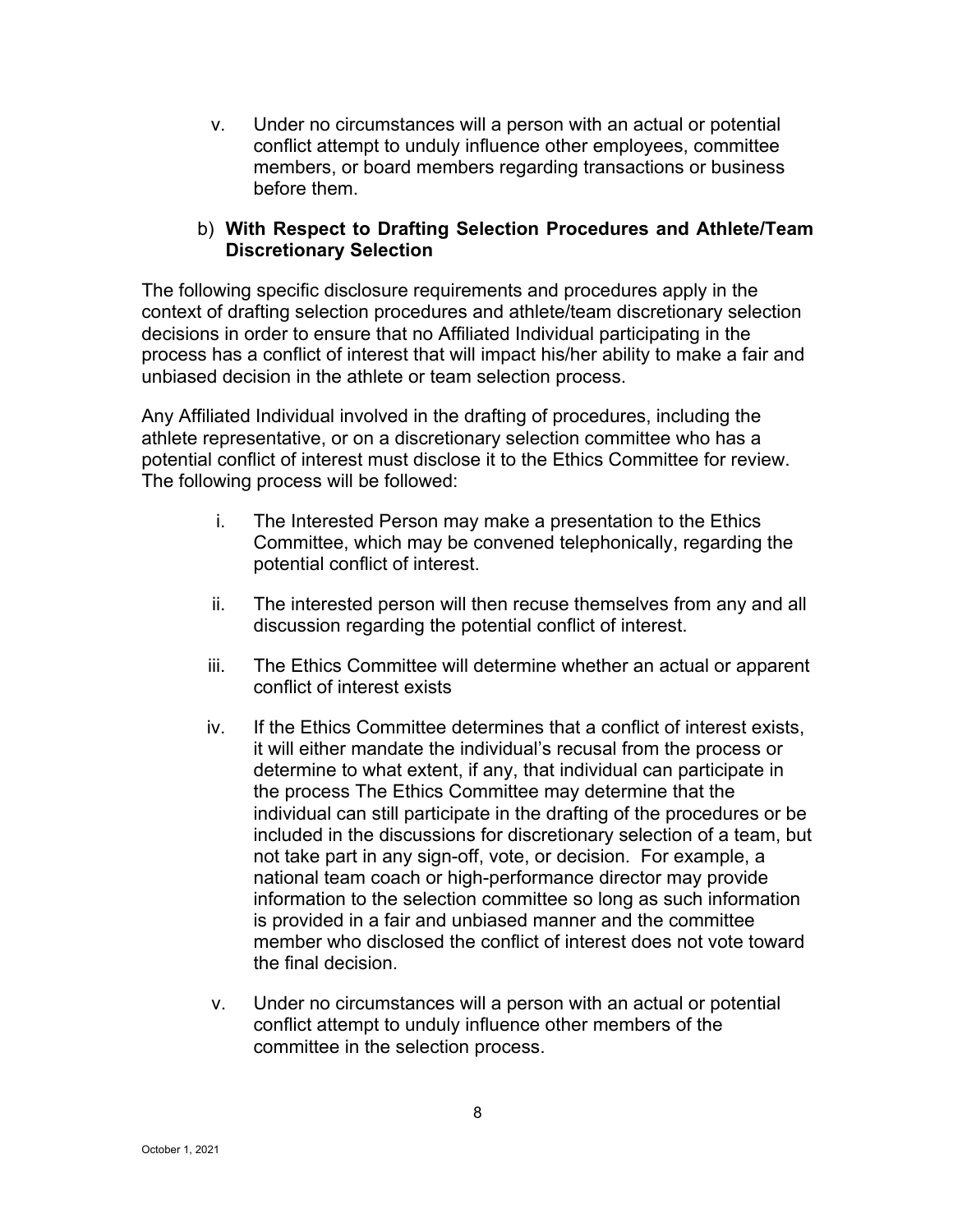If the Affiliated Individual is recused and a vacancy on the committee exists, either in the drafting process or on the discretionary selection committee, the **USAS Governance Committee** will use its best reasonable efforts to fill that vacancy. If a vacancy results in the athlete representative position, another athlete representative who meets the qualifications for that committee will be appointed and approved by a representative group of athletes.

## **8. Violations of The Conflicts of Interest Policy**

If the Ethics Committee has reasonable cause to believe an Affiliated Individual has failed to disclose an actual or potential conflict of interest, it will promptly inform the Affiliated Individual of the basis for such belief and afford the member an opportunity to explain the alleged failure to disclose.

If, after hearing the Affiliated Individual's response and after making further investigation as warranted by the circumstances, the Ethics Committee determines the Affiliated Individual has failed to disclose the conflict or potential conflict of interest, it will take appropriate disciplinary and corrective action. The Ethics Committee's decision will be final.

While any such failure to disclose a conflict or potential conflict of interest is under investigation, the Affiliated Individual will be precluded from engaging in further decisions of **USAS** that bear any relation whatsoever to the matter that is the subject of the conflict or potential conflict of interest.

#### **9. Annual Disclosure Statements**

Each Affiliated Individual will annually sign and submit to the designated compliance officer and **USAS**'s CEO a statement, using the standardized form (USAS Conflict of Interest Statement), affirming that they:

- 1) Have received a copy of the conflicts of interest policy;
- 2) Have read and understand the policy;
- 3) Have agreed to comply with the policy, and
- 4) Understand that **USAS** is a charitable organization and in order to maintain its federal tax exemption it must engage primarily in activities that accomplish one or more of its tax-exempt purposes. Each annual disclosure will be reviewed and addressed by the Ethics Committee.

Additionally, each Affiliated Individual shall disclose any actual, perceived, or potential conflict of interest in the annual statement. The designated compliance officer will review the statements and refer reported conflicts of interest to the Ethics Committee chair for evaluation. Statements and this Policy shall be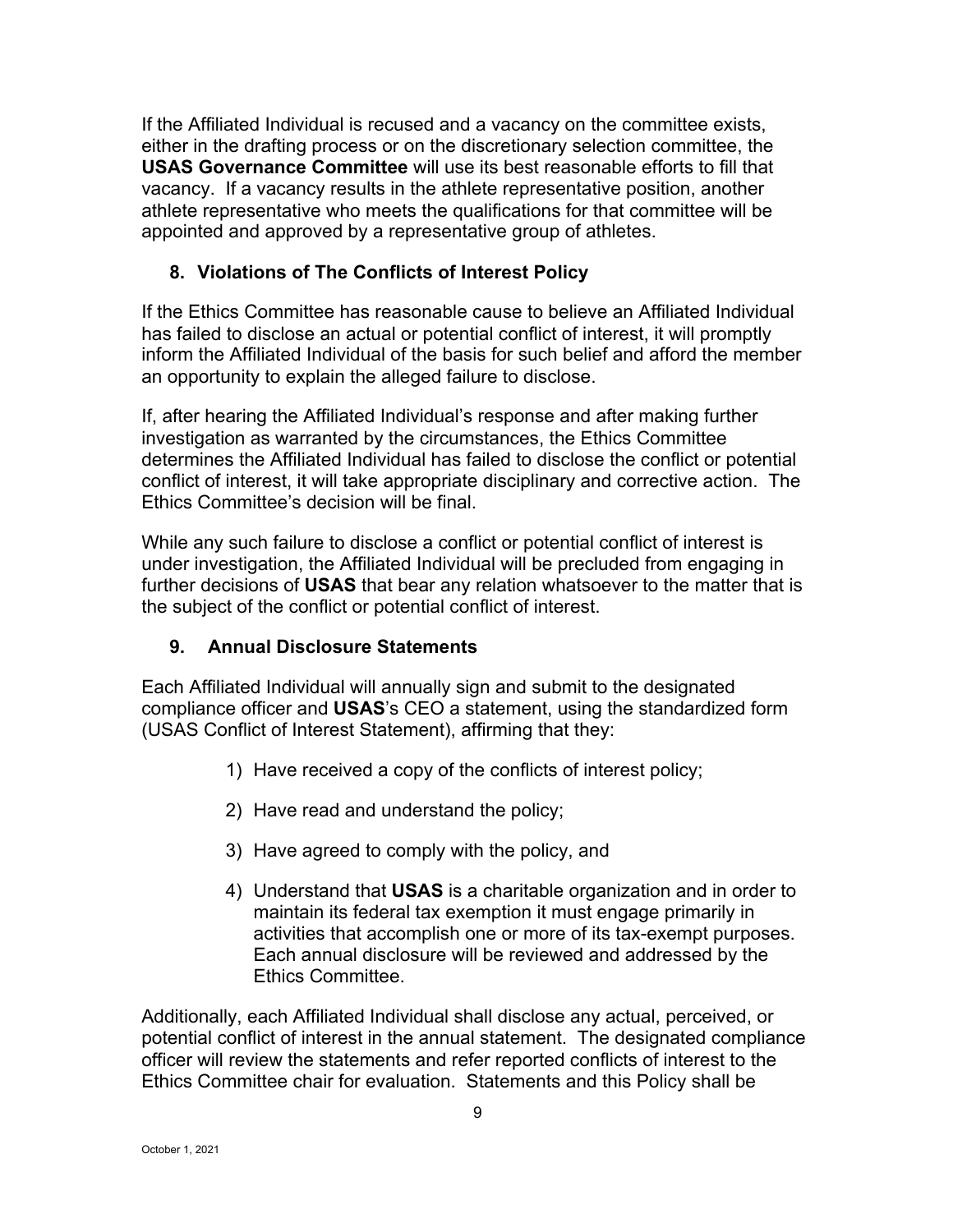delivered and collected electronically to each Affiliated Individual for the purpose of auditing this process.

Any new **USAS** employee will submit a conflict of interest disclosure statement within 14 days of his or her hiring by **USAS**. Any other new Affiliated Individual will submit a conflict of interest disclosure statement by the earlier of 30 days after his or her appointment or his or her first board, committee, or task force meeting. In no event will an Affiliated Individual participate in any decisions to commit **USAS** to a proposed transaction or in athlete or team selection procedures prior to submission of his or her conflict of interest disclosure statement. **USAS** Employees who have not completed their disclosure statements are not eligible for favorable employee actions, such as bonuses, salary increases, or promotions. Other Affiliated Individuals who have not completed their Conflict of Interest Statements will not be eligible to vote on business before the Board, Committee, task force, or panel they are serving on.

**USAS** will maintain copies of all Annual Statements submitted in accordance with document retention policies and procedures.

#### **10.Periodic Statements/Updates**

In addition, each director, officer, committee member, task force member, hearing panel member, and employee will submit to the Ethics Committee a signed statement as necessary describing any new potential conflicts of interest as and when such potential conflicts of interest arise. **USAS** will maintain copies of all periodic statements or updates submitted.

#### **11.Conflict of Interest Policy Lead**

USAS CEO or their designated compliance officer can be contacted with any questions about this policy. The current compliance officer is the High-Performance Manager.